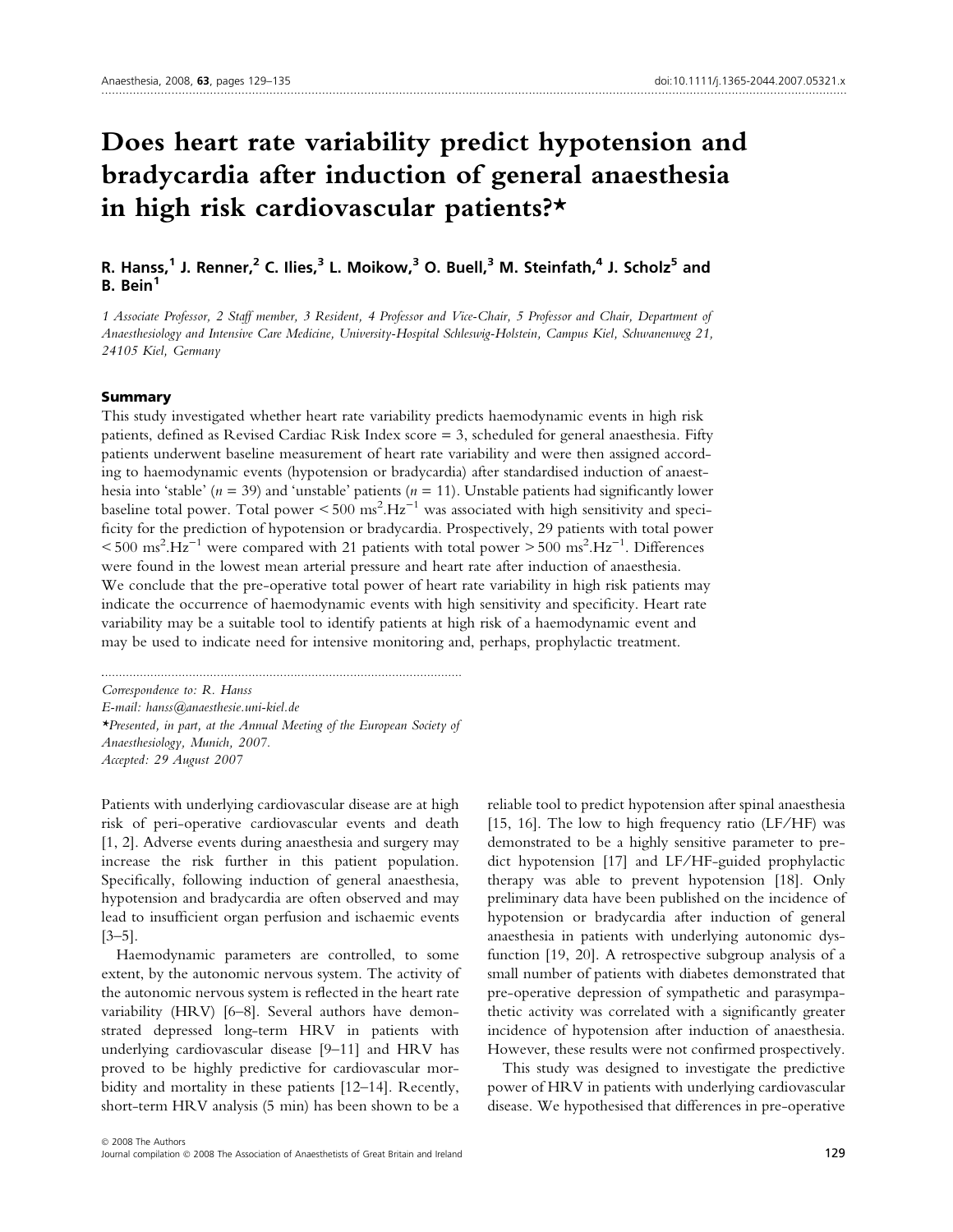HRV are present in patients with underlying cardiovascular disease, that these differences are associated with bradycardia or hypotension after induction of general anaesthesia, and that pre-operative HRV predicts the likelihood of these events.

## Methods

With the approval of the Institutional Ethics Committee of the University-Hospital Schleswig-Holstein and written informed consent the study was performed in two parts. Firstly, patients were assigned to one of two groups depending on whether they had hypotension or bradycardia after induction of general anaesthesia. Secondly, a predictive model was built and confirmed prospectively in another group of patients.

One hundred patients (American Society of Anesthesiologists (ASA) physical status 3 or 4) were included in the trial. All patients were scheduled for major vascular or abdominal surgery under general anaesthesia. The patient's age, body weight, gender and underlying diseases were recorded. Inclusion criteria were evidence of high peri-operative cardiovascular risk based on the Revised Cardiac Risk Index (high risk surgery, history of coronary artery disease, history of congestive heart failure, history of cerebrovascular disease, pre-operative treatment with insulin, pre-operative serum creatinine  $> 180 \text{ }\mu\text{mol.}l^{-1}$ ) [2]. To be included in the trial a subject had to present with at least three of the six risk factors. All patients were receiving chronic cardiovascular medication that was continued throughout the study. Exclusion criteria were lack of sinus rhythm, emergency cases, and age  $< 18$  year.

HRV analysis was performed according to Task Force recommendations [21]. Five-minute recordings of the fast peaks of 'R' waves on the electrocardiogram were detected with a sample rate of 1024 Hz (Varia Cardio TF4; Olomouc, Czech Republic). Spectral analysis was performed by fast Fourier transformation. Power spectrum densities were calculated for total power (TP), low frequencies  $(0.04 - 0.15 \text{ ms}^2 \text{.Hz}^{-1})$ , and high frequencies  $(0.15-0.4 \text{ ms}^2 \cdot \text{Hz}^{-1})$  in normalised units, defined as the proportional part of the specific frequency of total power. Breathing was controlled at a rate of  $14-16$  breaths.min<sup>-1</sup>, as recommended for HRV measurements [22]. Baseline HRV was recorded on the day of surgery before induction of anaesthesia. Analysis of the data was performed after the end of the operation by an expert blinded from intra-operative haemodynamic events. Anaesthetists taking care of the patients assigned to the prospective group were not aware of the HRV results.

The occurrence of hypotension or bradycardia between induction of general anaesthesia and the point of skin incision was recorded. The lowest mean arterial blood pressure (MAP) and heart rate within this time period were recorded as absolute values. Hypotension was defined as either a decrease of MAP to  $\leq 60\%$  of baseline, or a MAP < 60 mmHg. Bradycardia was defined as either a decrease of heart rate to < 60% of baseline, or a heart rate  $\leq 50$  beats. ${\rm min}^{-1}$ . Hypotension and bradycardia were treated in a standardised manner with 3 mg ephedrine and 0.5 mg atropine, respectively, repeated if necessary. Drugs were administered until the MAP increased to 60 mmHg or greater, or heart rate increased to 60 beats.min<sup>-1</sup> or greater, respectively. The amount of rescue medication was recorded.

All patients received oral premedication with midazolam (3.75 or 7.5 mg at the discretion of the attending anaesthesiologist) 30 min prior to anaesthesia. Induction and maintenance of anaesthesia were performed in a standardised manner in all patients: anaesthesia was induced with propofol  $1.5 \text{ mg} \cdot \text{kg}^{-1}$  and maintained with a continuous infusion  $(3 \text{ mg} \cdot \text{kg}^{-1} \cdot \text{min}^{-1})$ . Remifentanil was administered continuously starting at 0.3  $\mu$ g.kg<sup>-1</sup>.min<sup>-1</sup> until the trachea was intubated, and then  $0.2 \mu g kg^{-1} . \text{min}^{-1}$ . Tracheal intubation was facilitated with  $0.6 \text{ mg} \cdot \text{kg}^{-1}$  rocuronium. Depth of anaesthesia was controlled using a Bispectral Index (BIS) monitor (BIS XP, Aspect Medical Systems, Norwood, MA) aiming at a BIS level between 40 and 50. If the BIS value exceeded 50, the propofol infusion was increased stepwise by  $0.5$ -mg.kg $^{-1}$ .min $^{-1}$  increments. The study ended at the time of skin incision.

The study was performed in two steps. In the first part (the retrospective analysis) patients were assigned to one of two groups depending on haemodynamic events as defined above. The group 'unstable' was compared with the group 'stable'. HRV was analysed retrospectively depending on the patient's group assignment. A receiver operator characteristics curve (ROC) analysis was performed using the HRV data. This type of analysis identifies the threshold value of a specific parameter with the best sensitivity and specificity for prediction of hypotension or bradycardia. A ROC graph demonstrates sensitivity on the ordinate and 1–specificity on the abscissa. If the parameter is neither sensitive nor specific for prediction of haemodynamic events the (ROC) curve would be close to the bisector line, the so-called line of identity. The more the ROC curve differs from this line, the greater the sensitivity and specificity, reflected by an area under the curve close to 1.0. Based on preliminary data, a predictive model was built to confirm our hypothesis prospectively in another group of patients. Based on the retrospective data, a threshold value of TP was defined. Two prospective groups were then defined: patients with  $TP$  less than  $500 \text{ ms}^2.Hz^{-1}$  (group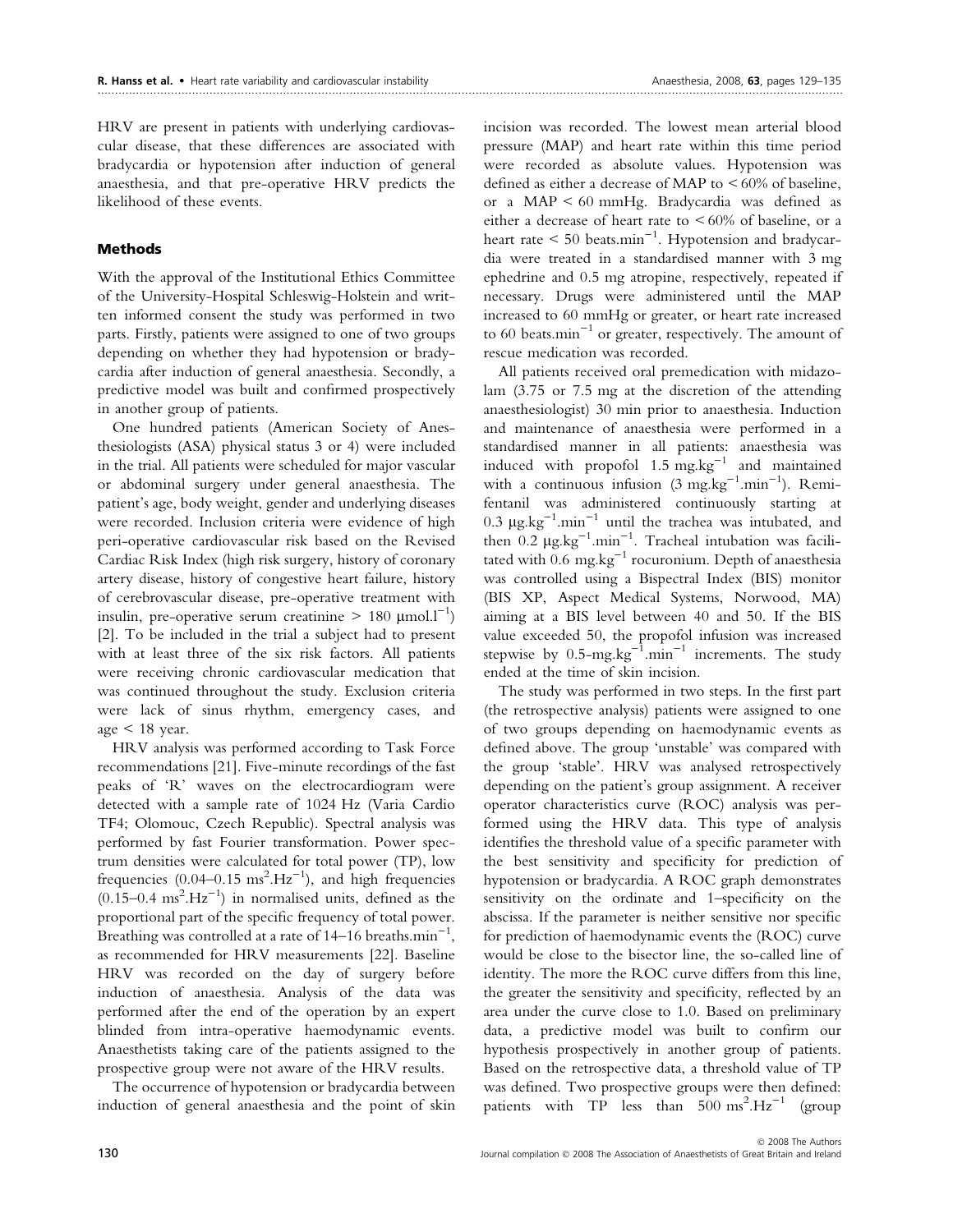$TP < 500 \text{ ms}^2 \text{.Hz}^{-1}$ ) and patients with TP greater than  $500 \text{ ms}^2 \cdot \text{Hz}^{-1}$  (group TP  $> 500 \text{ ms}^2 \cdot \text{Hz}^{-1}$ ).

Data were analysed using standard software (PRISM 4.03 GraphPad Software, San Diego, CA). All data were checked for normal distribution using the Kolmogorov– Smirnow test based on the Dallal and Wilkinson approximation to Lilliefors method. Non-parametric HRV within group data were analysed with the Wilcoxon matched pairs test. Comparisons of non-parametric HRV data between groups were performed using the Mann–Whitney test. Data are expressed as median and range. Parametric data were compared using Student's t-test. Data are expressed as mean (SD). Fisher's exact test was used to compare the incidence of hypotension and bradycardia. Receiver operator characteristic curve analysis was performed to evaluate sensitivity and specificity of the threshold value TP of 500  $\text{ms}^2 \cdot \text{Hz}^{-1}$  as well as  $LF/HF < 2.5$ , to detect patients at high risk of hypotension or bradycardia. A p value of  $\leq 0.05$  was considered significant.

## Results

One hundred patients were included in the study. Demographic data are provided in Table 1. The ASA status classification as well as the Revised Cardiac Risk Index score demonstrated the severe underlying comorbidity and high peri-operative risk in these patients. Nearly all patients took chronic cardiovascular medication. In the prospective part of the study, more patients were taking beta-blockers in group  $TP > 500 \text{ ms}^2 \text{.Hz}^{-1}$ compared with group  $TP < 500 \text{ ms}^2.Hz^{-1}$  (Table 2).

The results of the 50 patients analysed retrospectively depending on the occurrence of hypotension or bradycardia are shown in Fig. 1. At baseline, there were no differences in MAP or heart rate. Eleven patients (four women, seven men) demonstrated haemodynamic events

Table 1 Demographic data of the retrospective and prospective groups. Data are number or mean (SD). (ASA = American Society of Anesthesiologists physical status, RCRI = Revised Cardiac Risk Index).

|            | <b>Retrospective study</b>  |                    | <b>Prospective study</b>                                  |                                                           |
|------------|-----------------------------|--------------------|-----------------------------------------------------------|-----------------------------------------------------------|
|            | <b>Unstable</b><br>$n = 11$ | Stable<br>$n = 39$ | TP <<br>500 ms <sup>2</sup> .Hz <sup>-1</sup><br>$n = 29$ | TP ><br>500 ms <sup>2</sup> .Hz <sup>-1</sup><br>$n = 21$ |
| ASA $3/4$  | 11/0                        | 37/2               | 26/3                                                      | 20/1                                                      |
| RCRI $3/4$ | 6/5                         | 25/14              | 26/3                                                      | 18/3                                                      |
| Age; years | 65 (6)                      | 67(8)              | 69 (9)                                                    | 67(8)                                                     |
| Weight; kg | 79 (12)                     | 77 (12)            | 78 (15)                                                   | 81 (14)                                                   |
| Height; cm | 170 (6)                     | 172 (9)            | 172 (7)                                                   | 173 (8)                                                   |

 $©$  2008 The Authors

Journal compilation  $\odot$  2008 The Association of Anaesthetists of Great Britain and Ireland 131

Table 2 Chronic cardiovascular medication of the retrospective and prospective groups. Data are in numbers.

|                            | Retrospective<br>study |                    | <b>Prospective study</b>                                  |                                                           |
|----------------------------|------------------------|--------------------|-----------------------------------------------------------|-----------------------------------------------------------|
|                            | Unstable<br>$n = 11$   | Stable<br>$n = 39$ | TP <<br>500 ms <sup>2</sup> .Hz <sup>-1</sup><br>$n = 29$ | TP ><br>500 ms <sup>2</sup> .Hz <sup>-1</sup><br>$n = 21$ |
| Beta-blocker               | 3                      | 21                 | 7                                                         | $12*$                                                     |
| Calcium-channel<br>blocker | 4                      | 4                  |                                                           | 8                                                         |
| ACE-inhibitor              | 9                      | 23                 | 17                                                        | 13                                                        |
| AT-II antagonist           | 0                      | 2                  | 1                                                         | 3                                                         |
| Diuretic                   | 5                      | 14                 | 6                                                         | 7                                                         |
| Other                      | 11                     | 39                 | 29                                                        | 21                                                        |

\*p < 0.05 for differences between groups in that part of the study.



Figure 1 Heart rate (HR) and mean arterial blood pressure (MAP) changes in the two retrospective groups: Stable and Unstable. BL, baseline; LOW, lowest value after induction of anaesthesia.  $\text{\textsuperscript{#}}$ Difference between groups at LOW, p < 0.05; \*difference between baseline and LOW,  $p < 0.05$ .

after induction of general anaesthesia; four patients had a bradycardia and seven had hypotension. Thirty-nine patients remained stable after induction of anaesthesia. As defined, the MAP and heart rate fell in unstable group  $(p < 0.05)$  and the lowest mean heart rate and lowest mean MAP differed significantly between the two groups (p < 0.05). Patients in group unstable required a significantly greater mean dosage of ephedrine compared with stable group to restore the blood pressure (7.5 mg vs 3.0 mg,  $p < 0.05$ ). Atropine requirements were comparable between groups.

At baseline, significant differences of HRV were found depending on whether hypotension or bradycardia was present after induction of anaesthesia (Table 3). Total power differed significantly between groups with higher values in stable group compared with unstable group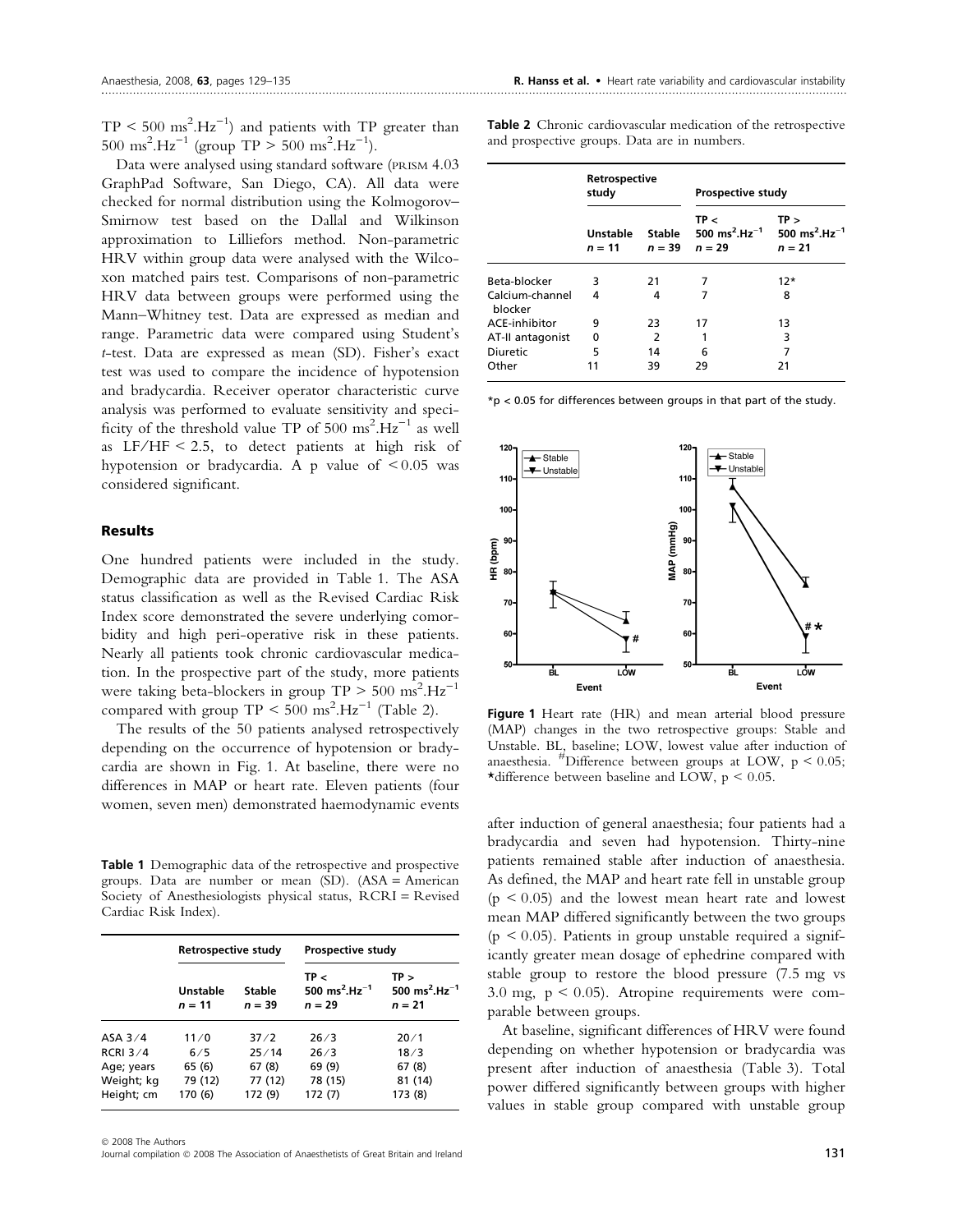|                    | Retrospective study             |                               | <b>Prospective study</b>                      |                                               |  |
|--------------------|---------------------------------|-------------------------------|-----------------------------------------------|-----------------------------------------------|--|
|                    | Unstable                        | Stable                        | TP <<br>500 ms <sup>2</sup> .Hz <sup>-1</sup> | TP ><br>500 ms <sup>2</sup> .Hz <sup>-1</sup> |  |
| TP; $ms^2.Hz^{-1}$ | 402 (120-1454)                  | 875 (92-3587)*                | 203 (11-472)                                  | 787 (558-4503)*                               |  |
| LF/HF<br>LF: %     | $1.3(0.1 - 20.2)$<br>$36(3-94)$ | $1.1(0.1-10.6)$<br>$34(3-78)$ | $1.9(0.1-18)$<br>$32(1 - 75)$                 | $1.8(0.1 - 9.5)$<br>$36(5-81)$                |  |
| HF; %              | $27(5-56)$                      | $39(7-91)$                    | $19(3 - 88)$                                  | $17(5-86)$                                    |  |

Table 3 Baseline heart rate variability data of the retrospective and prospective groups. Frequencies are given as percentages of total power. Data are given as median (range).

\*p < 0.05 for differences between groups in that part of the study.

TP, total power; LF ⁄ HF, low frequency ⁄ high frequency ratio; LF, low frequency; HF, high frequency.

 $(p < 0.05)$ . No differences were found in terms of LF/HF, LF or HF.

A cut-off value of TP was calculated based on the retrospective study results. The median TP of group stable was  $875 \text{ ms}^2 \text{.Hz}^{-1}$  (range:  $92-3587 \text{ ms}^2 \text{.Hz}^{-1}$ ). The median TP of group unstable was  $402 \text{ ms}^2 \text{.Hz}^{-1}$  $(range: 120-1454 \text{ ms}^2 \cdot Hz^{-1})$ . ROC curve analysis revealed a sensitivity of 81% and a specificity of 71% for a baseline  $TP < 500 \text{ ms}^2.Hz^{-1}$  for prediction of postoperative hypotension or bradycardia (Fig. 2). The sensitivity and specificity of a baseline  $LF/HF < 2.5$  were found to be 87% and 28%, respectively.

The use of a threshold baseline value of  $TP < 500 \text{ ms}^2 \text{.Hz}^{-1}$  for prediction of hypotension or bradycardia after induction of general anaesthesia was tested prospectively in 50 patients. Baseline HRV analysis was undertaken prior to induction of anaesthesia. Twenty-nine patients had a TP below  $500 \text{ ms}^2 \text{.Hz}^{-1}$ (six women, 23 men) and 21 patients had a TP greater than  $500 \text{ ms}^2$ .Hz<sup>-1</sup> (five women, 16 men). Data from these groups are shown in Fig. 3. The heart rate did not differ between groups prior to induction. Both groups had a non-significant decrease in HR. Nevertheless, the lowest recorded values after induction of anaesthesia were significantly less in group  $TP < 500 \text{ ms}^2.Hz^{-1}$ . MAP did not differ at baseline but fell in both groups. At the time of the lowest recorded MAP, the absolute blood pressure values of group  $TP < 500 \text{ ms}^2.Hz^{-1}$  differed from group  $TP > 500 \text{ ms}^2.Hz^{-1}$ , with a lower MAP in group  $TP < 500 \text{ ms}^2 \text{. Hz}^{-1}$ . More patients in group  $TP < 500 \text{ ms}^2 \text{. Hz}^{-1}$  needed vasopressor administration to restore mean arterial blood pressure compared with group  $TP > 500 \text{ ms}^2 \text{.Hz}^{-1}$  (6.0 mg vs 3.0 mg, respectively,  $p < 0.05$ ). No differences were found in atropine administration for treatment of bradycardia.

## **Discussion**

In this prospective clinical trial we investigated the value of HRV for prediction of hypotension and bradycardia after induction of general anaesthesia. Patients with a high



Figure 2 Receiver operator characteristics curve for use of total power  $\lt$  500 ms<sup>2</sup>.H<sub>z</sub><sup>-1</sup> (a) and for low frequency/high frequency ratio  $\leq$  2.5 (b). The dashed line indicates the line of identity.

risk of postoperative cardiovascular events indicated by Revised Cardiac Risk Index score were included in the study. In patients assigned by haemodynamic events after induction of anaesthesia, significant differences were found in terms of the TP of HRV. Baseline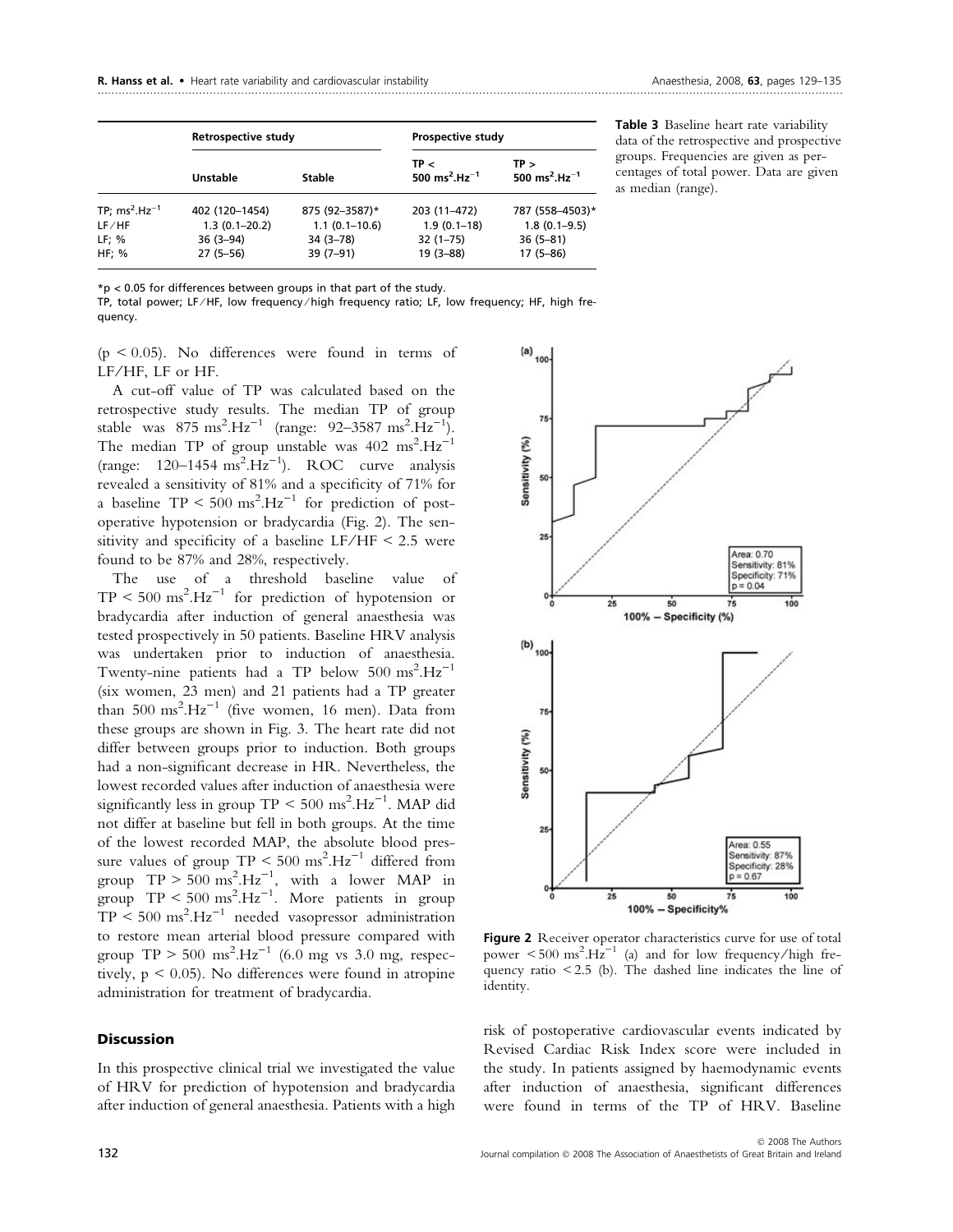

Figure 3 Heart rate (HR) and mean arterial blood pressure (MAP) changes in the two prospective groups: TP < 500  $\frac{1}{2}$  ms<sup>2</sup>.Hz<sup>-1</sup>: patients with baseline total power <500 ms<sup>2</sup>.Hz<sup>-1</sup> and  $TP > 500 \text{ ms}^2 \text{.Hz}^{-1}$ : patients with baseline total power  $> 500 \text{ ms}^2 \cdot \text{Hz}^{-1}$ . BL, baseline; LOW, lowest value after induction of anaesthesia. #Difference between groups at LOW,  $p \le 0.05$ ;  $\star$ difference between baseline and LOW,  $p \le 0.05$ .

 $TP < 500 \text{ ms}^2 \text{. Hz}^{-1}$  predicted hypotension and bradycardia after induction of anaesthesia with high sensitivity and specificity. These results were confirmed in another group of patients assigned by baseline TP.

It has been demonstrated that hypotension during anaesthesia may worsen patient outcome [23–25]. More than 50 years ago, Kleinerman et al. [23] showed that the degree of hypotension correlated with the decrease of cerebral blood flow. A MAP decrease of 26% resulted in a decrease of cerebral blood flow of 12%, whereas a MAP decrease of 50% correlated with a drop of cerebral blood flow of 20%. Monk et al. identified three independent risk factors for 1-year mortality following surgery in 1064 patients, one of which was intra-operative hypotension [24]. A third investigation found that the incidence of postoperative delirium was higher (9% vs 4%) in patients with MAP between 45 and 55 mmHg compared with patients with MAP between 55 and 70 mmHg [25]. During general anaesthesia, bradycardia has been described mostly in the context of propofol infusions [26–28]. Deutschman et al. demonstrated that a decrease of sympathetic activity, reflected in a decrease of the low frequency of HRV, is the underlying pathophysiology of this effect [26]. They found a significant decrease of TP due to propofol infusion was associated with bradycardia and hypotension. Patients with low baseline TP may be at greater risk of haemodynamic side-effects with a propofol infusion.

We have recently demonstrated the use of HRV for predicting hypotension after administration of regional anaesthesia [16, 17]. LF/HF, reflecting the balance of sympathetic to parasympathetic activity, was demonstrated to predict the incidence of hypotension with high sensitivity and specificity in different groups of healthy patients without underlying cardiovascular risk factors. An LF/HF of 2.5 was identified as the threshold value. A high risk of hypotension was found in patients with  $LF/HF$  > 2.5, interpreted as high sympathetic activity, whereas patients with an  $LF/HF < 2.5$  reflecting low sympathetic activity, demonstrated stable blood pressure after onset of spinal anaesthesia. In contrast to our findings prior to spinal anaesthesia, in the present investigation which enrolled high-risk cardiac patients, the predictive value of baseline TP for subsequent hypotension or bradycardia was superior to using the baseline LF ⁄ HF. The different results may be due to differences in the patients' physical status and chronic medication. The patients included in the HRV analysis for prediction of hypotension after spinal anaesthesia were healthy, as underlying cardiovascular disease or chronic cardiovascular medication had been defined as exclusion criteria. The autonomic nervous systems of these patients should have been intact. In contrast, all patients in the present study were receiving medication for treatment of hypertension, arrhythmia or congestive heart failure. Chronic medication may have a considerable effect on LF ⁄ HF. This may have resulted in the observed inferior predictive value of LF/HF in patients with underlying cardiovascular disease. The results of research on LF/HF are inconsistent, even in patients with underlying cardiac disease. In two recent studies, Filipovic et al. demonstrated that  $LF/HF < 2.0$ was an independent predictor of long-term mortality, cardiac events [12] and all-cause mortality after major non-cardiac surgery [29]. In contrast to our findings, they found a depressed baseline LF/HF  $(< 2)$  indicated a greater risk of adverse events. LF/HF  $\leq$  2 as a predictor for hypotension or bradycardia was tested 'post hoc' to compare our findings with these previously published results. Sensitivity was good, whereas specificity was low (area: 0.55, sensitivity: 81%, specificity: 28%,  $p = 0.67$ ). We believe that in our patient population the integrity of the autonomous nervous system is better reflected by TP and that a higher TP is correlated with better compensation of haemodynamic side-effects of intravenous anaesthetics. This assumption is supported by better sensitivity and specificity of TP compared with LF/HF.

Until now, the predictive value of HRV for cardiovascular events during general anaesthesia has only been investigated in retrospective investigations [19, 20, 30]. Several years ago, Latson et al. [30] demonstrated a greater incidence of hypotension and bradycardia after induction of general anaesthesia in patients with autonomic reflex dysfunction evaluated by a battery of tests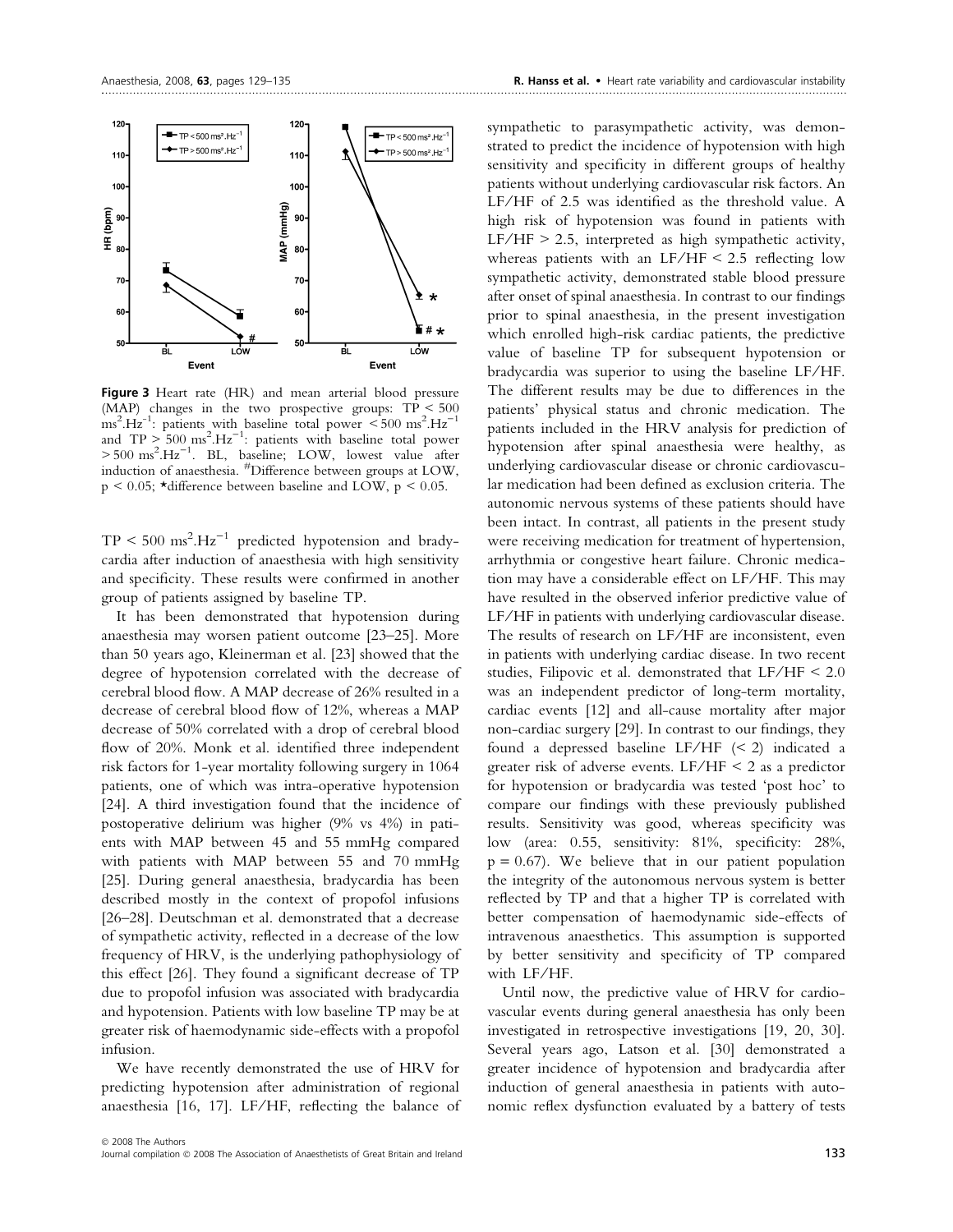including HRV analysis. Changes of heart rate due to forced breathing and the Valsalva manoeuvre, as well as resting HRV, were investigated. These tests revealed a pre-existing autonomic reflex dysfunction which was correlated with hypotension after induction of general anaesthesia. More recently, Huang et al. [19] investigated 46 patients with diabetes mellitus and compared them with 87 non-diabetic patients in a retrospective, observational trial. In the diabetic patients, the incidence of autonomic reflex dysfunction, indicated by low baseline TP, was significantly greater than in healthy controls. This subgroup of diabetic patients demonstrated a greater incidence of hypotension after induction of general anaesthesia. These results have been confirmed by another investigation in a comparable group of patients [20]. Both of these studies were retrospective analyses.

A significantly greater number of patients assigned to group  $TP > 500 \text{ ms}^2 \text{.Hz}^{-1}$  were receiving beta-blocker therapy (12 vs seven patients,  $p < 0.05$ ). An improved outcome due to use of beta-blocker therapy has been described in several studies [31–33]. It has been demonstrated that beta-blockers significantly increase both time domain parameters of HRV and TP [34, 35]. The increase in TP due to beta-blocker therapy may be the result of improvements of autonomic nervous system regulation and lead to the better outcome.

Some limitations of this study should be noted, in particular the small sample size. The study was performed as a single centre trial. A large scale, multicentre study is required to confirm our results.

In conclusion, pre-operative  $TP < 500 \text{ ms}^2 \text{.Hz}^{-1}$  predicted hypotension and bradycardia after induction of general anaesthesia in patients with cardiovascular risk factors, with high sensitivity and specificity. Therefore, TP may be a suitable tool to detect patients at high risk of these events and indicate the need for intensified monitoring and prophylactic treatment.

#### References

- 1 Boersma E, Kertai MD, Schouten O, et al. Perioperative cardiovascular mortality in noncardiac surgery: validation of the Lee cardiac risk index. American Journal of Medicine 2005; 118: 1134–41.
- 2 Lee TH, Marcantonio ER, Mangione CM, et al. Derivation and prospective validation of a simple index for prediction of cardiac risk of major noncardiac surgery. Circulation 1999; 100: 1043–9.
- 3 Lima EQ, Zanetta DM, Castro I, et al. Risk factors for development of acute renal failure after liver transplantation. Renal Failure 2003; 25: 553–60.
- 4 Reich DL, Hossain S, Krol M, et al. Predictors of hypotension after induction of general anesthesia. Anesthesia and Analgesia 2005; 101: 622–8.
- 5 Sharma SK, McCauley J, Cottam D, et al. Acute changes in renal function after laparoscopic gastric surgery for morbid obesity. Surgery for Obesity and Related Diseases 2006; 2: 389– 92.
- 6 Pagani M, Lombardi F, Malliani A. Heart rate variability: disagreement on the markers of sympathetic and parasympathetic activities. Journal of the American College of Cardiology 1993; 22: 951–3.
- 7 Ruediger H, Seibt R, Scheuch K, Krause M, Alam S. Sympathetic and parasympathetic activation in heart rate variability in male hypertensive patients under mental stress. Journal of Human Hypertension 2004; 18: 307–15.
- 8 Su CF, Kuo TB, Kuo JS, Lai HY, Chen HI. Sympathetic and parasympathetic activities evaluated by heart-rate variability in head injury of various severities. Clinical Neurophysiology 2005; 116: 1273–9.
- 9 Colhoun HM, Francis DP, Rubens MB, Underwood SR, Fuller JH. The association of heart-rate variability with cardiovascular risk factors and coronary artery calcification: a study in type 1 diabetic patients and the general population. Diabetes Care 2001; 24: 1108–14.
- 10 Wennerblom B, Lurje L, Tygesen H, Vahisalo R, Hjalmarson A. Patients with uncomplicated coronary artery disease have reduced heart rate variability mainly affecting vagal tone. Heart 2000; 83: 290–4.
- 11 La Rovere MT, Bigger JT, Marcus FI, Mortara A, Schwartz PJ. Baroreflex sensitivity and heart-rate variability in prediction of total cardiac mortality after myocardial infarction. ATRAMI (Autonomic Tone and Reflexes After Myocardial Infarction) Investigators. Lancet 1998; 351: 478–84.
- 12 Filipovic M, Jeger RV, Girard T, et al. Predictors of longterm mortality and cardiac events in patients with known or suspected coronary artery disease who survive major noncardiac surgery. Anaesthesia 2005; 60: 5-11.
- 13 Gilliam FR, Singh JP, Mullin CM, McGuire M, Chase KJ. Prognostic value of heart rate variability footprint and standard deviation of average 5-minute intrinsic R–R intervals for mortality in cardiac resynchronization therapy patients. Journal of Electrocardiology 2007; 40: 336-42.
- 14 Weber F, Schneider H, von Arnim T, Urbaszek W. Heart rate variability and ischaemia in patients with coronary heart disease and stable angina pectoris; influence of drug therapy and prognostic value. TIBBS Investigators Group. Total Ischemic Burden Bisoprolol Study. European Heart Journal 1999; 20: 38–50.
- 15 Chamchad D, Arkoosh VA, Horrow JC, et al. Using heart rate variability to stratify risk of obstetric patients undergoing spinal anesthesia. Anesthesia and Analgesia 2004; 99: 1818–21.
- 16 Hanss R, Bein B, Ledowski T, et al. Heart rate variability predicts severe hypotension after spinal anesthesia for elective cesarean delivery. Anesthesiology 2005; 102: 1086– 93.
- 17 Hanss R, Bein B, Weseloh H, et al. Heart rate variability predicts severe hypotension after spinal anesthesia. Anesthesiology 2006; 104: 537-45.